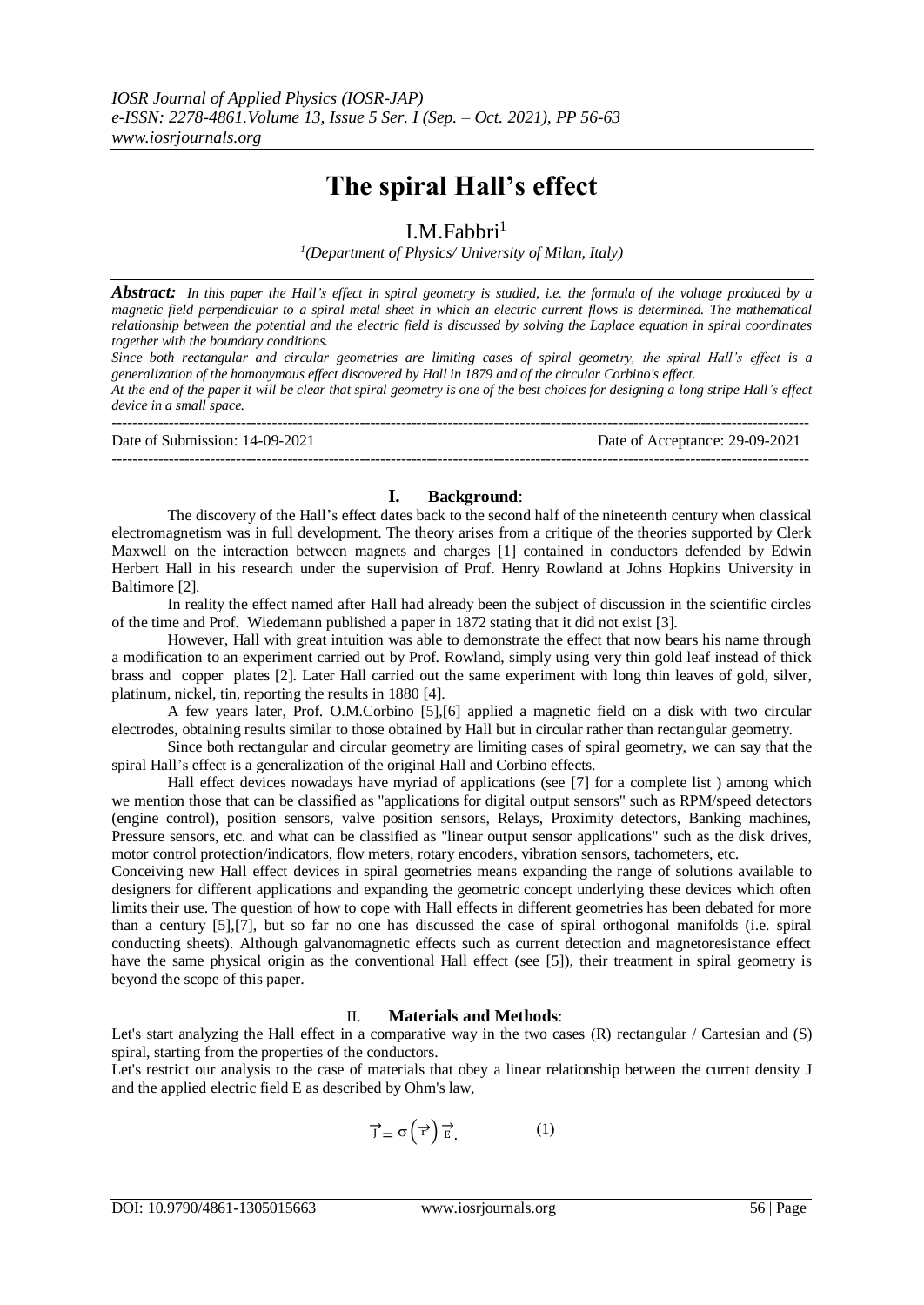In general the electrical properties of materials are a function of the position r but in this context it is assumed that the conductivity  $\sigma$  is uniform. Moreover, suppose we are in stationary conditions, i.e. the excitations are substantially constant over time, so the continuity equation for the current (see for example [\[10\]](#page-7-1) or chap. 7 [\[9\]\)](#page-7-2) becomes

 $\vec{\triangledown} \cdot \vec{j} = \sigma \vec{\triangledown} \cdot \vec{E} = 0.$  (2)

and therefore the current density and the electric field are solenoidal. Moreover, under the same steady state conditions, the Maxwell- Faraday (see chap. 7 [\[9\]](#page-7-2) and [\[10\]\)](#page-7-1) law becomes

$$
\overrightarrow{\nabla} \times \overrightarrow{E} = 0. \tag{3}
$$

That is, the electric field E is irrotational, and therefore there is a potential function for which

$$
\overrightarrow{E} = -\overrightarrow{\nabla} V.
$$
 (4)

Now, combining the equations  $(4)$ , $(1)$ , $(2)$  with the condition of uniform conductivity is obtained

$$
\overrightarrow{v}^2 V = 0. \tag{5}
$$

That is, in a conductor with uniform conductivity, in steady state, the electric potential satisfies the Laplace equation, the solution of which depends on the coordinate system used and on the boundary conditions. Then, the link between the electric field and the electric potential depends on the gradient mathematical operator whose form changes according to the coordinates used (for a visual introduction of differential geometry and manifolds see for example [\[11\]\)](#page-7-3) . Therefore to determine the electric field it will be necessary to solve the Laplace equation in the reference coordinates, that is Cartesian or polar or spiral etc., with the appropriate boundary conditions (for an in-depth analysis in Cartesian coordinates see [\[12\]\)](#page-7-4). Spiral coordinates (see [\[13\]](#page-7-5)[,\[14\],](#page-7-6)[\[15\],](#page-7-7)[\[16\]\)](#page-7-8),

$$
\begin{cases}\nx = e^{\frac{\delta}{8} - g\theta} \cos(\delta + \theta + \psi), \\
y = e^{\frac{\delta}{8} - g\theta} \sin(\delta + \theta + \psi), \ \psi, g \in \mathcal{R}.\n\end{cases}
$$
\n(6)

allow us to represent curves that can approximate both a short straight line and a circle. Observing eq. (6) it can be seen that the circle is obtained in the particular condition

$$
\frac{\delta}{g} - g\theta = k. \tag{7}
$$

Now, if we fix  $\delta$  we must make sure that in the interval  $\theta \in [\theta_i, \theta_f]$  we have

$$
\delta - g^2 \theta = \mathbf{k} g^2 \Rightarrow |\theta| < \frac{1}{g^2}.\tag{8}
$$

that is, the parameter g must be very small and consequently the equation of the spiral lines becomes

$$
\begin{cases} x(\theta) \approx e^{\frac{\delta}{8}} \cos(\delta + \theta + \psi), \\ y(\theta) \approx e^{\frac{\delta}{8}} \sin(\delta + \theta + \psi). \end{cases}
$$
(9)

So if we want to represent a circle of radius R with spirals we will have to choose  $\delta$  in such a way that

$$
\begin{cases}\n\delta \approx g \ln(R), \\
g^2 \ll \left| \frac{1}{\theta_i} \right|, \left| \frac{1}{\theta_i + 2\pi} \right|.\n\end{cases} \tag{10}
$$

[Figure 1](#page-2-0) shows two cases that approach the circle with radius  $R=3$ . As we can see from the graphs, in case (b) the spiral curve approximates the circle much better than in case (a).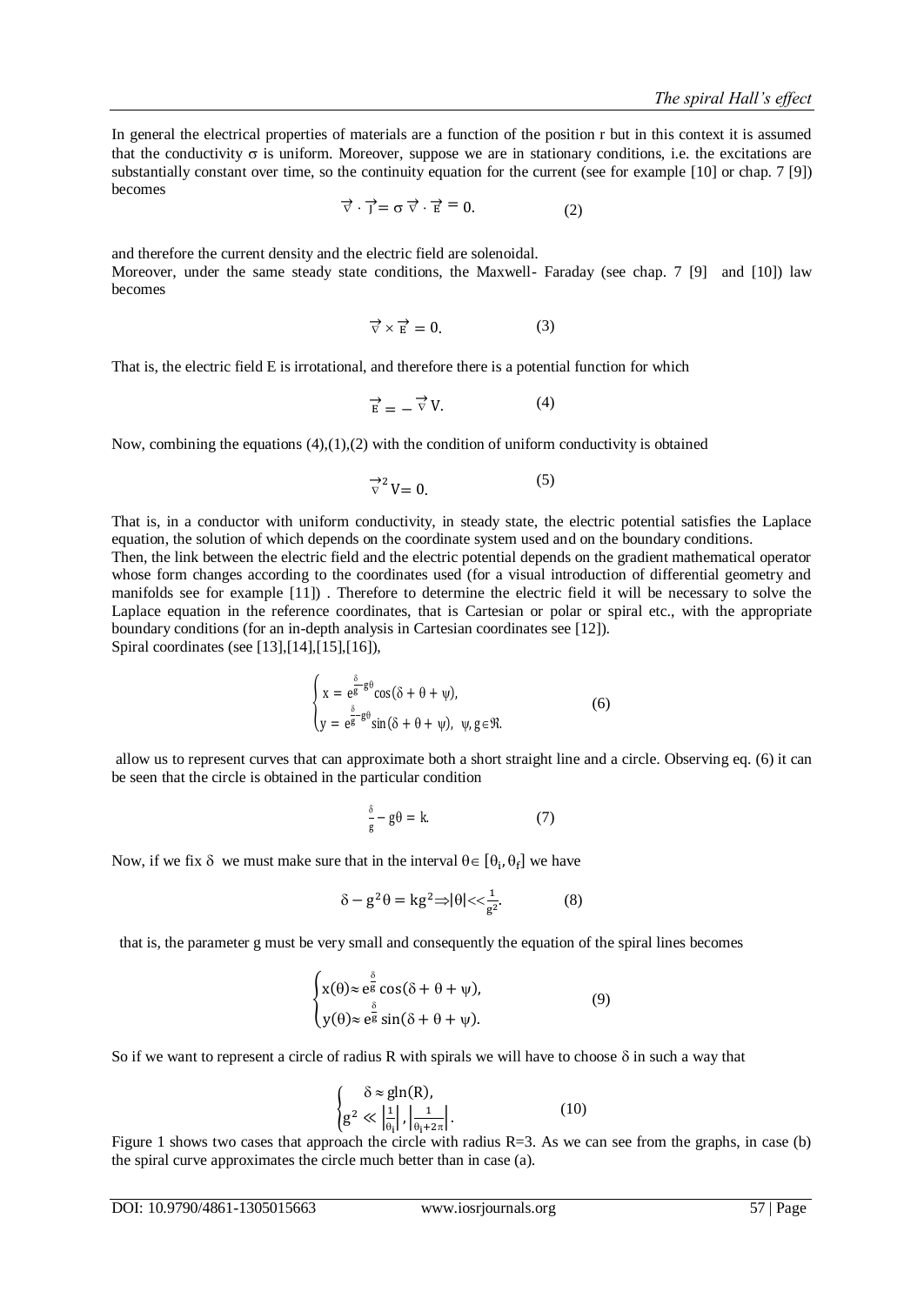

<span id="page-2-0"></span>Figure 1. (a)  $\theta$ i = 10, g= 0.01,  $\delta$  = 0.011 (b)  $\theta$ i = 10, g= 0.001,  $\delta$  = 0.0011 (a little closer to the shape of the circular curve than the spiral (a)).

If we use a very large g on the other hand, the spiral tends to become a straight line. Let us now consider the Drude's [\[17\]](#page-7-9) model underlying the explanation of the Hall's effect. The assumptions (see 1-4 in chap. 1 [\[18\]](#page-7-10) p. 4-6 and [\[19\]](#page-7-11) p. 36) concerning the mean velocity and free path of electrons in the metal do not depend on the differential geometry we use.

If n electrons per unit of volume all move with velocity v , then the current density they give rise to will be parallel to v . Since each electron carries a charge -e, the current density is [\[18\]](#page-7-10)

$$
\vec{J} = -en \vec{v}.\tag{11}
$$

In the presence of a field E, there will be a mean electronic velocity vavg directed opposite to the field (the electronic charge being negative), which satisfies

$$
\begin{cases}\n\vec{v}_{\text{avg}} = -\frac{e\vec{E}\tau}{m},\\
\vec{v} = \left(\frac{ne^{2}\tau}{m}\right)\vec{E}.\n\end{cases}
$$
\n(12)

This relationship establishes a linear dependence between the current J and the electric field E through the relaxation time  $\tau$  which is independent of the chosen geometry.

However, it should be noted that the electric field E depends on the geometry and must be treated mathematically differently if the metal leaf has a rectangular or spiral shape.

This result is usually expressed in terms of the inverse of the resistivity, i.e. the conductivity  $\sigma$ 

$$
\begin{cases}\n\vec{J} = \sigma \vec{E}, \\
\sigma = \left(\frac{ne^2\tau}{m}\right).\n\end{cases}
$$
\n(13)

Now, while in the case of a rectangular sheet the relationship between the potential drop and the electric field is linear and the latter is uniform, in the spiral case the electric field depends on the coordinates and is not uniform.

#### **III. Results:**

Let us compare the Hall's effect in Cartesian coordinates with the same effect in spiral coordinates. A simple scheme of a long and thin sheet suitable for the study of the spiral Hall's effect is shown i[n Figure 2\(](#page-3-0)a) together with a rectangular thin sheet in [Figure 2\(](#page-3-0)b[\)\[8\],](#page-7-12)[\[6\].](#page-6-5) A sample for a Hall's effect experiment is said to be long if its dimension in the direction of the current is much longer than that in the direction of the magnetic force acting on the carriers. In such a sample the influence of the current supply contacts on the phenomena can certainly be neglect.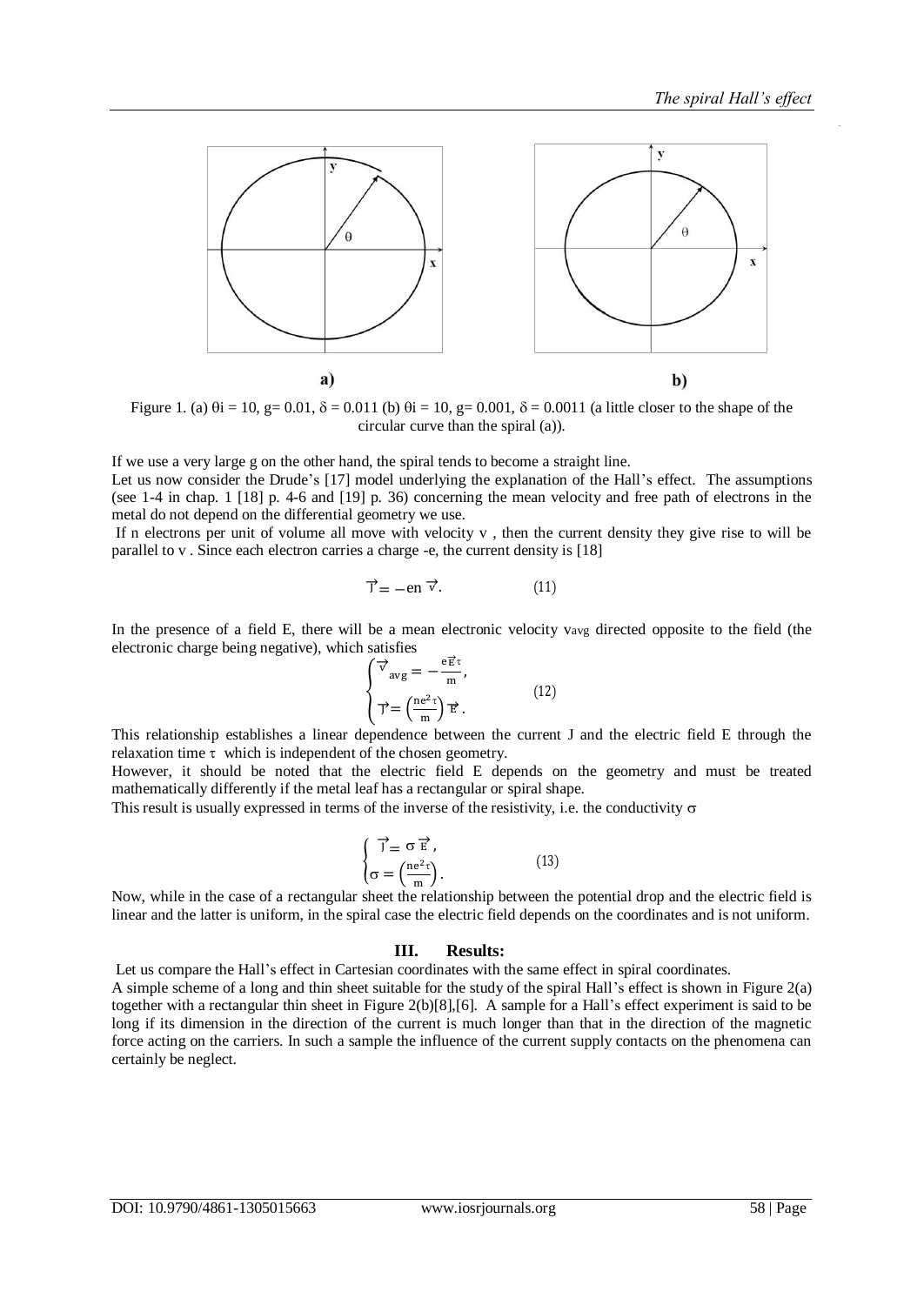

Figure 2. (a) The long spiral sheet and (b) the long rectangular sheet Hall concepts.

<span id="page-3-0"></span>It is worth highlighting that the two edges of the Hall device in [Figure 2](#page-3-0) are not two logarithmic spirals shifted in Cartesian space but are two parallel spiral coordinate lines (in the spiral manifold) corresponding to two different  $\delta$ , i.e. $\delta_1$ ;  $\delta_2$ .

We can imagine that a bias current I is supplied through the two current contacts and that two other voltage or sensing contacts are placed at the edges of the thin spiral foil of [Figure 2\(](#page-3-0)a).

If a perpendicular magnetic field  $\overline{B}_{\perp}$  is applied to the device, a voltage will appear across the two sensing contacts whose amplitude depends on the geometry adopted, i.e. in this case the spiral one.

In both Cartesian and spiral cases, the electron moving in the plates is subject to the Lorentz force and collisions with other electrons in the sample, [\[20\]](#page-7-13)[,\[18\]](#page-7-10)<sup>1</sup>.

$$
\begin{cases}\n\frac{d\vec{p}}{dt} = -\frac{\vec{p}}{r} + \vec{F}_L, \\
\vec{F}_L = -e\left(\frac{\vec{p}}{E} + \frac{\vec{p}}{m} \times \vec{B}\right), \\
\vec{p} = m \vec{v}.\n\end{cases}
$$
\n(14)

In steady state the current is independent of time,  $dp/dt = 0$  (see p. 13 [\[20\]](#page-7-13) and therefore in Cartesian coordinates the eq. (14) becomes,

$$
(R)\begin{cases} \frac{1}{p} \\ \frac{p}{m} \times \mathbf{B} = \begin{vmatrix} \hat{\mathbf{e}}_x & \hat{\mathbf{e}}_y & \hat{\mathbf{e}}_z \\ \frac{p_x}{m} & \frac{p_y}{m} & 0 \\ 0 & 0 & \mathbf{B} \end{vmatrix} = \mathbf{B}_{\perp} \frac{p_y}{m} \hat{\mathbf{e}}_x - \mathbf{B}_{\perp} \frac{p_x}{m} \hat{\mathbf{e}}_y, \\ 0 = -\frac{p_x}{\tau} - \mathbf{e} \mathbf{E}_x - \omega_c \mathbf{p}_y, \\ 0 = -\frac{p_y}{\tau} - \mathbf{e} \mathbf{E}_y + \omega_c \mathbf{p}_x, \\ \omega_c = \frac{\mathbf{e} \mathbf{B}_{\perp}}{m}. \end{cases}
$$
(15)

and in spiral coordinates

1

$$
(S)\begin{cases} \frac{1}{p} \times \mathbf{B} = \begin{vmatrix} \hat{\mathbf{e}}_{\delta} & \hat{\mathbf{e}}_{\theta} & \hat{\mathbf{e}}_{z} \\ \frac{p_{\delta}}{m} & \frac{p_{\theta}}{m} & 0 \\ 0 & 0 & B \end{vmatrix} = B_{\perp} \frac{p_{\theta}}{m} \hat{\mathbf{e}}_{\delta} - B_{\perp} \frac{p_{\delta}}{m} \hat{\mathbf{e}}_{\theta}, \\ \frac{p_{\delta} - \mathbf{B}_{\delta}}{m} - \mathbf{B}_{\delta} - \omega_{c} p_{\theta}, \\ 0 = -\frac{p_{\theta}}{\tau} - \mathbf{B}_{\theta} + \omega_{c} p_{\delta}, \end{cases}
$$
\n
$$
(16)
$$

<sup>1</sup> Ashcroft uses the magnetic vector H instead of the magnetic vector B, noting (see p.12 [\[18\]](#page-7-10) that for non-magnetic materials the difference between the two is extremely small.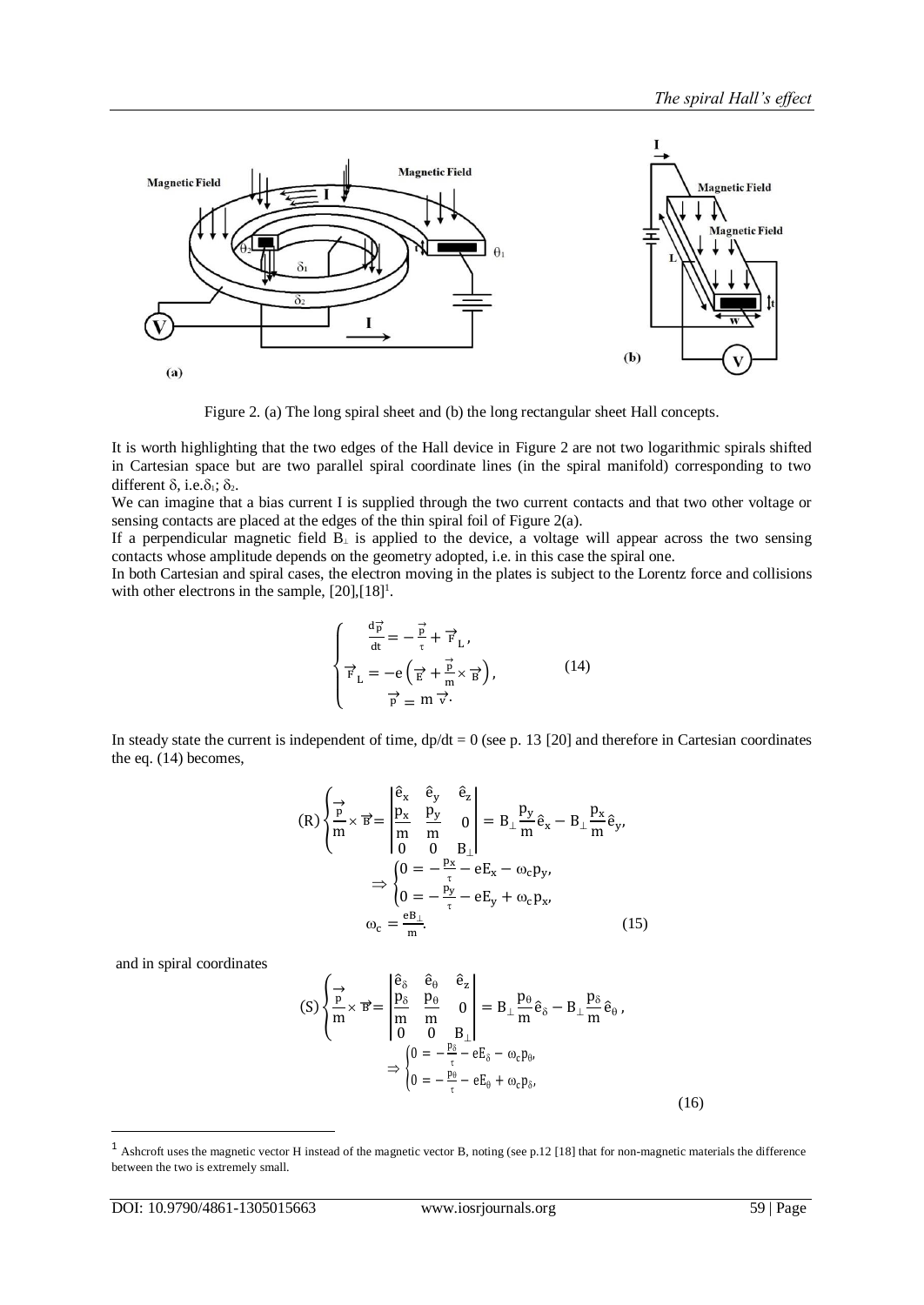Multiply equations (15) and (16) by -net/m and introduce the current density components through eq. (11) to find

(R) 
$$
\begin{cases} 0 = -J_x + \sigma_0 E_x - \tau \omega_c J_y, \\ 0 = -J_y + \sigma_0 E_y + \tau \omega_c J_x, \end{cases}
$$
 (17)

And

$$
\begin{aligned} \text{(S)} \, \left\{ \begin{aligned} 0 &= -\mathbf{J}_{\delta} + \sigma_0 \mathbf{E}_{\delta} - \tau \omega_c \mathbf{J}_{\theta}, \\ 0 &= -\mathbf{J}_{\theta} + \sigma_0 \mathbf{E}_{\theta} + \tau \omega_c \mathbf{J}_{\delta}, \end{aligned} \right. \\ \text{(18)} \end{aligned}
$$

where  $\omega$ c is the well-known Larmor cyclotron frequency [\[26\]](#page-7-14) and J $\delta$ ; J $\theta$ , Jx; Jy are the longitudinal and transverse electric currents respectively in spiral and Cartesian coordinates.

It is worth noting that when  $\tau \omega$  is small, i.e. mainly when the magnetic field B $\perp$  is not very intense, then the current density vector J is almost parallel to the electric field vector E .

In general this is not true and the current density vector forms an angle  $\phi_H$  with the electric field vector (known as Hall angle, see [\[18\]](#page-7-10) p. 14), which is identical for the rectangular and spiral case, such that tan  $(\phi_H) = \tau \omega_c$ .

The Hall fields  $EH_v$  and  $EH_\theta$  in Cartesian and spiral coordinates (see [Figure 2\(](#page-3-0)a) and Figure 2(b)) are determined by the requirement that there is no transverse current. In reality this approximation reported in many textbooks [\[21\],](#page-7-15) [\[22\],](#page-7-16) [\[23\]](#page-7-17) is the subject of discussion by many researchers and is strictly valid only at the edges of the plates (see [\[12\]\)](#page-7-4). Away from the edges the transverse current is not really zero and the magnetic force is not entirely in the transverse direction. Although the precise mathematical treatment in spiral coordinates requires the solution of the Laplace equation with the boundary conditions at the edges (see [\[12\]\)](#page-7-4) and a precise analysis of the Hall angle, this is far beyond the introductory purposes of this paper.

Setting the transverse current densities  $J_y$  or  $J_\delta$  to zero everywhere (not just at the edges as in [\[12\]\)](#page-7-4) in eqs. (17) and (18), we find the Hall fields  $EH_v$ ;  $EH_\theta$  (see [\[18\],](#page-7-10) [\[20\]\)](#page-7-13)

$$
(R)\begin{cases} E_{H_y} = -\frac{\tau \omega_c}{\sigma_0} J_x \le E_{H_y} = -\tau \omega_c E_x, \\ J_x = \sigma_0 E_x, \end{cases}
$$

$$
(S)\begin{cases} E_{H_\delta} = -\frac{\tau \omega_c}{\sigma_0} J_\theta \le E_{H_\delta} = -\tau \omega_c E_\theta. \\ J_\theta = \sigma_0 E_\theta, \end{cases}
$$
(19)

The Hall coefficient RH (see for example [\[18\]\)](#page-7-10) even in the spiral case does not depend on any parameter of the metal except on the density of the carriers.

$$
\begin{aligned} \n\text{(R)} &\Rightarrow \text{E}_{\text{H}_{\text{y}}} = \text{R}_{\text{H}} \text{B}_{\perp} \text{J}_{\text{x}} \,, \\ \n\text{(S)} &\Rightarrow \text{E}_{\text{H}_{\text{S}}} = \text{R}_{\text{H}} \text{B}_{\perp} \text{J}_{\theta} \,, \n\end{aligned}
$$

where  $R_H = -1/ne$ .

The relations of equations (19) can be rewritten in terms of electric potential using the definition of gradient in Cartesian and spiral coordinates 2 , ov∙

$$
(R)\frac{\partial V}{\partial y} = \tau\omega_c \frac{\partial V}{\partial x},
$$

$$
(S)\frac{\partial V}{\partial \delta} = g\tau\omega_c \frac{\partial V}{\partial \theta},
$$
(21)

(20)

-<sup>2</sup> (R)  $\overrightarrow{E} = \frac{\partial V}{\partial x} \hat{e}_x + \frac{\partial V}{\partial y} \hat{e}_y$ , (S)  $\overrightarrow{E} = \frac{1}{h}$  $h_{\delta}$  $\partial V$  $\frac{\partial V}{\partial \delta} \hat{e}_{\delta} + \frac{1}{h}$  $h_\theta$  $\partial V$  $\frac{\partial V}{\partial \theta} \hat{e}_{\theta}$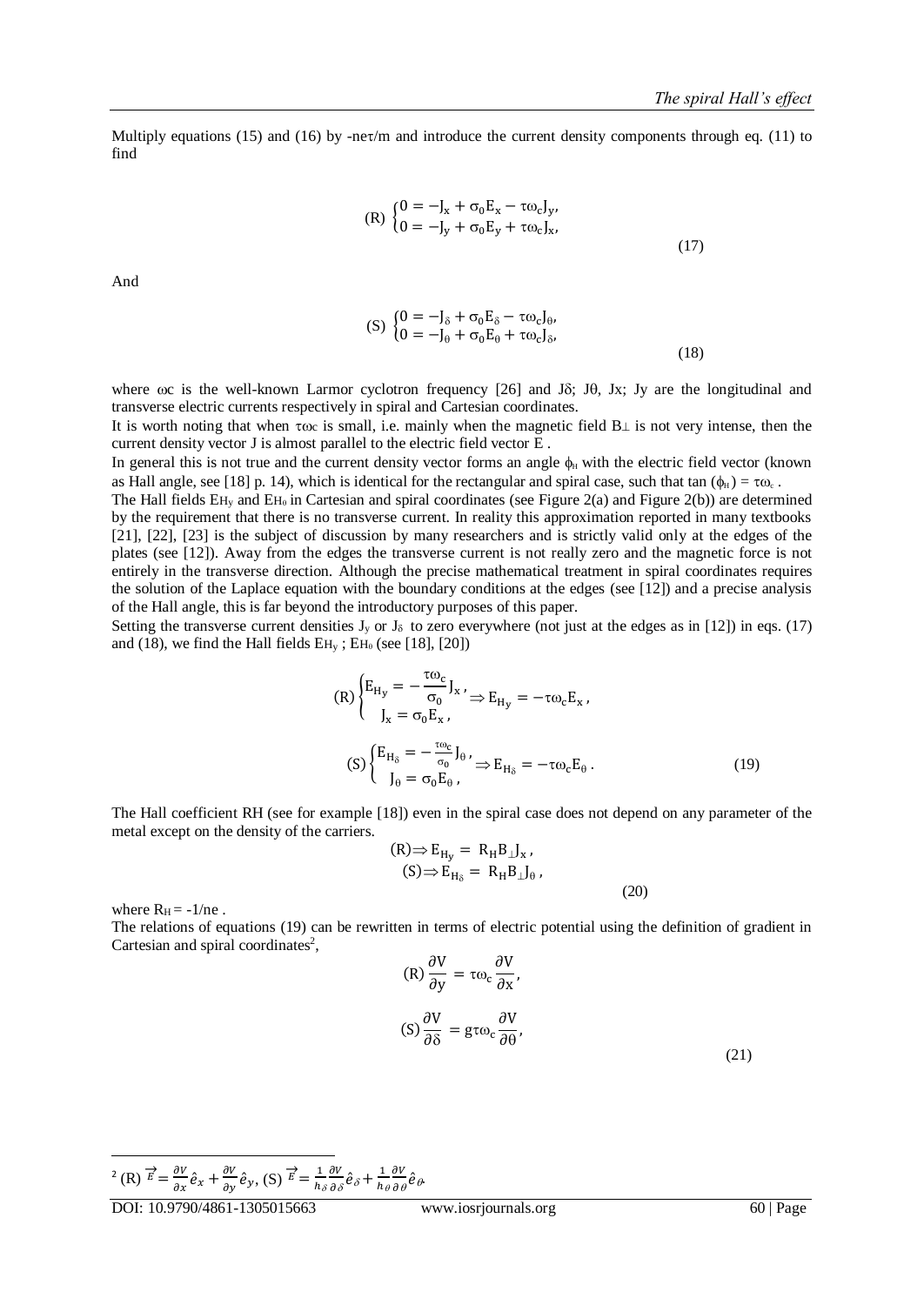

Figure 3: (a) The long spiral plate and (b) the long rectangular plate Hall voltage.

where we have used the Lamè coefficients h<sub> $\delta$ </sub>, h<sub> $\theta$ </sub> of the metric tensor in the orthogonal spiral coordinates<sup>3</sup>.

If we set  $J_x$  or  $J_\delta$  (transverse currents) null only to the edges, then the boundary conditions change and we need to make a series of mathematical considerations on the Laplace equation (see [\[12\]\)](#page-7-4). Despite the great importance of these considerations for the real cases of galvanomagnetic effects, their treatment in spiral coordinates requires a specific dedicated and in-depth study that goes beyond the objectives of this paper.

Once the problem is posed, it is necessary to solve the Laplace equation (5) in the spiral coordinates system and then compare the solution with the well-known case of the rectangular conductor. Laplace's equation in the two coordinate systems is given by [\[10\],](#page-7-1) [\[13\]](#page-7-5)<sup>4</sup>

$$
(R)\frac{\partial^2 V}{\partial x^2} + \frac{\partial^2 V}{\partial y^2} = 0,
$$
  

$$
(S)\frac{\partial^2 V}{\partial \delta^2} + \frac{\partial^2 V}{\partial \theta^2} = 0.
$$
 (22)

The two dimensional equations (22) become one-dimensional equations by imposing that the transverse current is zero (see eq. (21) , restricted solution) and therefore to the Cauchy-Laplace problems with boundary conditions defined by the voltage applied to the ends of the thin sheet.

(R)  
\n
$$
\begin{cases}\n\frac{\partial^2 V}{\partial x^2} = 0, \\
V(x = 0, y, z) = V_0, \\
V(x = L, y, z) = 0, \forall x, z \in \text{plate}\n\end{cases}
$$
\n(S)  
\n
$$
\begin{cases}\n\frac{\partial^2 V}{\partial \theta^2} = 0, \\
V(\delta, \theta = \theta_1, z) = V_0, \\
V(\delta, \theta = \theta_2, z) = 0, \forall \delta, z \in \text{plate}\n\end{cases}
$$
\n(23)

The solutions of equations (23) are respectively V (x) =  $V_0 \left(1 - \frac{x}{l}\right)$  $\left(\frac{\mathbf{x}}{\mathbf{L}}\right)$  and  $\mathbf{V}(\theta) = \frac{\mathbf{V_0}}{\theta_1 - \theta_2}$  $\frac{\mathbf{v}_0}{\mathbf{\theta}_1-\mathbf{\theta}_2}(\mathbf{\theta}-\mathbf{\theta}_2).$ Using the expression of the gradient in the two coordinate systems we can at this point determine the longitudinal electric fields in the case of a rectangular and spiral conductor.

$$
(R) E_x = \frac{V_0}{L'}
$$

-<sup>3</sup>  $h_{\delta} = e^{\frac{\delta}{g} - g \theta \sqrt{1 + g^2}}$  $\frac{\overline{+g^2}}{g}$ ,  $h_\theta=e^{\frac{\delta}{g}-g\theta}\sqrt{1+g^2}.$ 

<sup>&</sup>lt;sup>4</sup> The z component is not considered because the lamina is thin and therefore the potential is almost constant along it.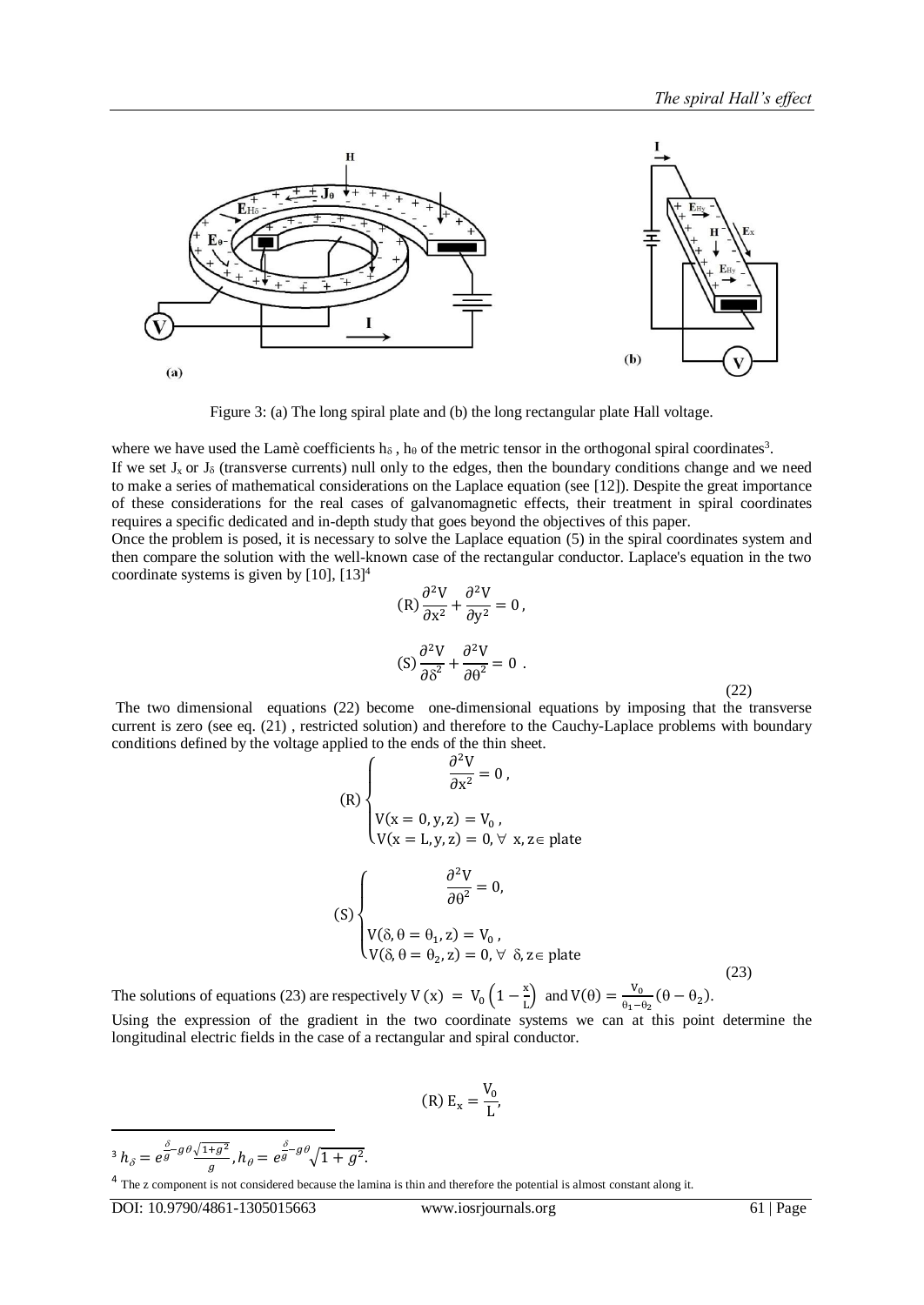(S) 
$$
E_{\theta} = \frac{V_0}{\sqrt{1 + g^2}(\theta_1 - \theta_2)} e^{-\frac{\delta}{g} + g\theta}
$$
.

 $(24)$ 

As can be seen from eq. (24) the electric field in the rectangular case is uniform while in the spiral case it is different in each point of the sample.

Let's determine the relationship between the total current  $I = \int \vec{y} \cdot d\vec{A}$  and the voltage applied  $V_0 = \int \vec{E} \cdot d\vec{A}$  in both cases.

While the expressions of the total longitudinal currents I in the two cases are given by

(R) 
$$
I = \int_{0}^{w} \int_{0}^{t} \sigma_{0} \frac{V_{0}}{L} dydz = wt\sigma_{0} \frac{V_{0}}{L},
$$
  
\n(S)  $I = \int_{\delta_{1}}^{\delta_{2}} \int_{0}^{t} J_{\theta} h_{\delta} d\delta dz = (\delta_{2} - \delta_{1}) t\sigma_{0} \frac{V_{0}}{g(\theta_{1} - \theta_{2})}.$  (25)

the expressions of the Hall transverse voltages are given by

(R) 
$$
V_{H} = \int_{0}^{w} E_{H_{y}} dy = -\frac{e\tau}{m} \frac{w}{L} V_{0} B_{\perp},
$$
  
\n(S) 
$$
V_{H} = \int_{\delta_{1}}^{\delta_{2}} E_{H_{\delta}} h_{\delta} d\delta = -\frac{e\tau}{m} \frac{(\delta_{2} - \delta_{1})}{g(\theta_{1} - \theta_{2})} V_{0} B_{\perp}.
$$
\n(26)

The relationship between the Hall tensions, the total longitudinal currents and the magnetic fields perpendicular to the conductive strips in the two cases is identical (see [\[6\]](#page-6-5) eq.(3.47))

$$
V_{H} = \frac{R_{H}}{t} I B_{\perp} .
$$
 (27)

We observe that thin and long spiral (i.e.  $|\delta_2 - \delta_1| \ll |\theta_1 - \theta_2|$ ) conductive strips can be housed in much smaller containers than rectangular ones (i.e.  $w \ll L$ ).

**Conclusion:** In this paper the Hall's voltage for long strips of thin spiral conductor was determined. A comparison was made between the classical case of long rectangular conductor strips and spiral ones. From the formulas it is clear that it is possible to conceive Hall devices with very long spiral strips that occupy very small spaces. The spiral ones is therefore a very suitable geometry for the construction of compact Hall devices. The analysis was carried out through a comparison with the rectangular case by using the approximation of the zero transverse current (classical restricted case). This paper is a pioneering introduction to the spiral Hall's effect. Further investigations into spiral galvanomagnetic effects and the use of other spiral differential varieties are possible.

**Funding Statement**: Research funded by "Progetto Centro di Ricerca di Fisica Matematica", Municipality of Sesto San Giovanni (Milan province, Italy).

#### **References**

- <span id="page-6-0"></span>[1]. J. C. Maxwell, A Treatise on Electricity and Magnetism, Vol. 2, Oxford: Clarendon , 1873.
- <span id="page-6-1"></span>[2]. G. S. Leadstone, The discovery of the Hall effect, Phys. Educ. Vol. 14 , 1979.
- <span id="page-6-2"></span>[3]. G. H. Wiedemann, Die Lehre vom Galvanismus und Elektromagnetismus nebst technischen Anwendungen, Brunswick 2nd ed., 1872.
- <span id="page-6-3"></span>[4]. E. H. Hall, Am. J. Sci. (3) 20 161-86, republished in Phil. Mag. (5) 10 301-28, 1880.
- <span id="page-6-4"></span>[5]. O. M. Corbino, "Electromagnetic effects due to distortions that a field produces on non-metallic ion paths", Physikalische Zeitschrift, 12, 561, 1911.
- <span id="page-6-5"></span>[6]. R. S. Popovic, Series in Sensors, Hall Effect Devices, Second Edition, Institute of Physics Publishing Bristol and Philadelphia, 2004.